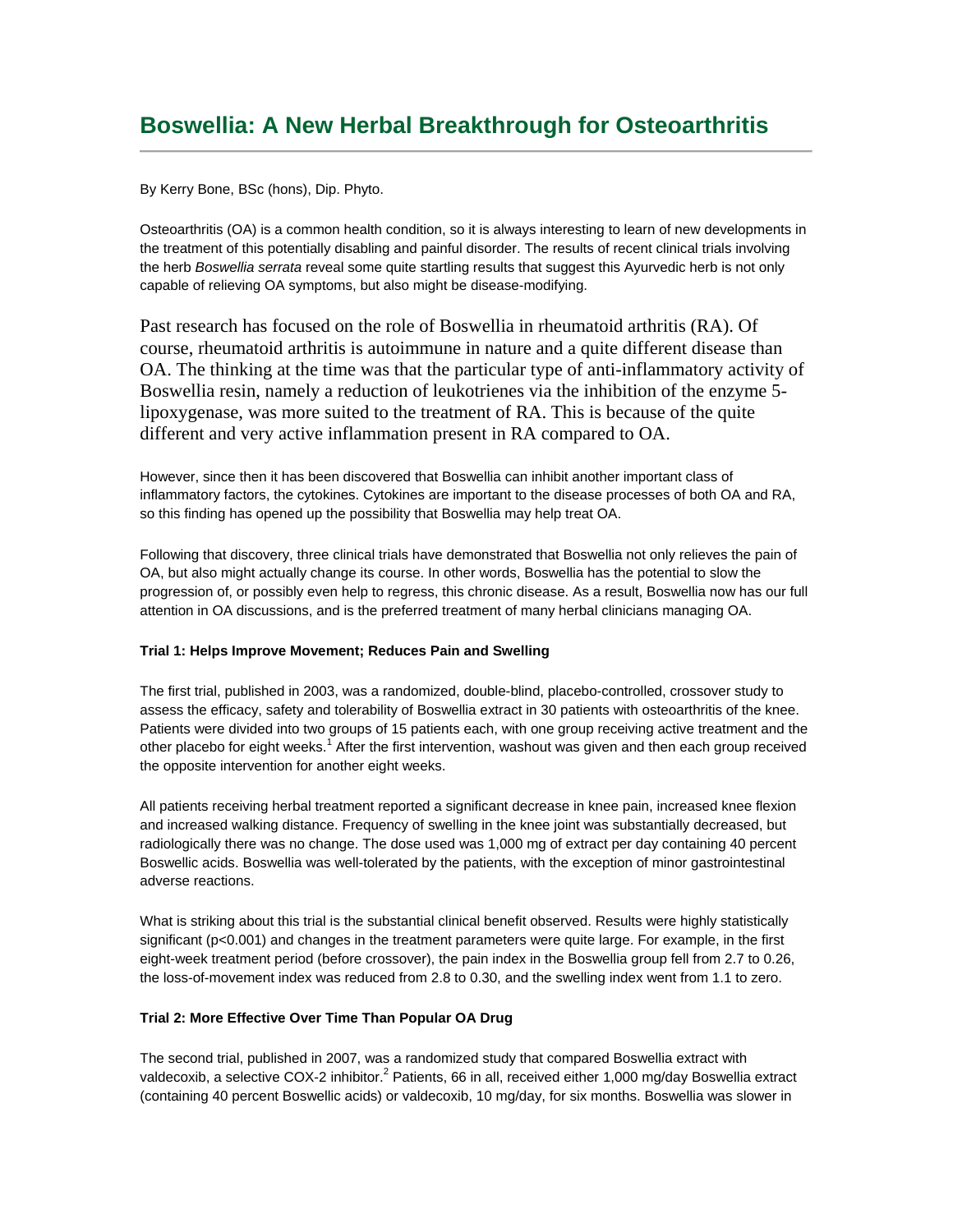onset than the drug, but by the end of the second month was providing comparable symptom relief.<sup>2</sup> The two treatments worked equivalently for the rest of the trial.

The surprising results were seen one month after *discontinuing* both treatments. There was no residual clinical benefi t from the drug; the patients were back to square one. In contrast, even one month after stopping their treatment, Boswellia patients were still experiencing highly signifi cant relief of their symptoms (p<0.001). In other words, the drug was just a symptomatic treatment, and while it worked quicker than Boswellia, it wore off just as quickly. Boswellia was slower in onset but, possibly because it had improved the arthritis itself, patients were still enjoying a benefi t even after its discontinuation.

## **Trial 3: Disease-Modifying Potential**

The third trial was published in 2008.<sup>3</sup> In this trial, 75 patients with knee OA received either Boswellia extract (containing 100 mg or 250 mg of selected Boswellic acids/day) or placebo for 90 days. Boswellia conferred a clinically and statistically signifi cant dose-response improvement in pain and physical function scores. Symptom alleviation was faster in the higher-dose Boswellia group (as early as seven days) and a signifi cant reduction in synovial fluid levels of matrix metalloproteinase-3 (a cartilage-degrading enzyme) was also observed for the Boswellia groups.

Apart from the fact that Boswellia was effective for OA, this trial provided two other valuable fi ndings. While the comparative trial against valdecoxib found that Boswellia was much slower to work than the drug, in this trial, giving more of the Boswellia early on (what could be called a loading dose) yielded faster results. I often do this by starting my patients on double their long-term dose for a few weeks. (The long-term dose, as per the studies, should be about 1,000 mg of extract containing at least 400 mg of Boswellic acids.) The other signifi cant finding was lowered levels of the joint-degrading enzyme. Again, this suggests Boswellia could be diseasemodifying in OA, slowing down the pathological process.

#### **Maximizing Bioavailability**

One way to make sure Boswellia works as effectively as possible is to take it with meals, especially a main meal that contains a reasonable amount of fat. In a randomized, open, single-dose, two-way crossover study published in 2004, 12 healthy male volunteers received 786 mg of Boswellia extract either with or without a standard high-fat meal.4 Plasma concentrations of Boswellic acids were measured up to 60 hours after the oral dosing. Administration in conjunction with the meal led to a substantial improvement in the bioavailability of the Boswellic acids. For example, the maximum plasma concentration for the key active component acetyl-11-keto-boswellic acid (AKBA) was 6.0 ng/mL for the fasting group versus 28.8 ng/mL for the group taking Boswellia with their meal. This represents an improvement in bioavailability of at least four times the normal rate.

### *References*

- 1. Kimmatkar N, Thawani V, Hingorani L, et al. Effi cacy and tolerability of Boswellia serrata extract in treatment of osteoarthritis of knee - a randomized double blind placebo controlled trial. *Phytomedicine*, 2003;10(1):3-7.
- 2. Sontakke S, Thawani V, Pimpalkhute S, et al. Open, randomized, controlled clinical trial of Boswellia serrata extract as compared to valdecoxib in osteoarthritis of knee. *Indian J Pharmacol*, 2007;39(1):27-9.
- 3. Sengupta K, Alluri KV, Satish AR, et al. A double blind, randomized, placebo controlled study of the effi cacy and safety of 5-Loxin(R) for treatment of osteoarthritis of the knee. *Arthritis Res Ther*, 2008;10:R85.
- 4. Sterk V, Buchele B, Simmet T. Effect of food intake on the bioavailability of boswellic acids from a herbal preparation in healthy volunteers. *Planta Med*, 2004;70(12):1155-60.